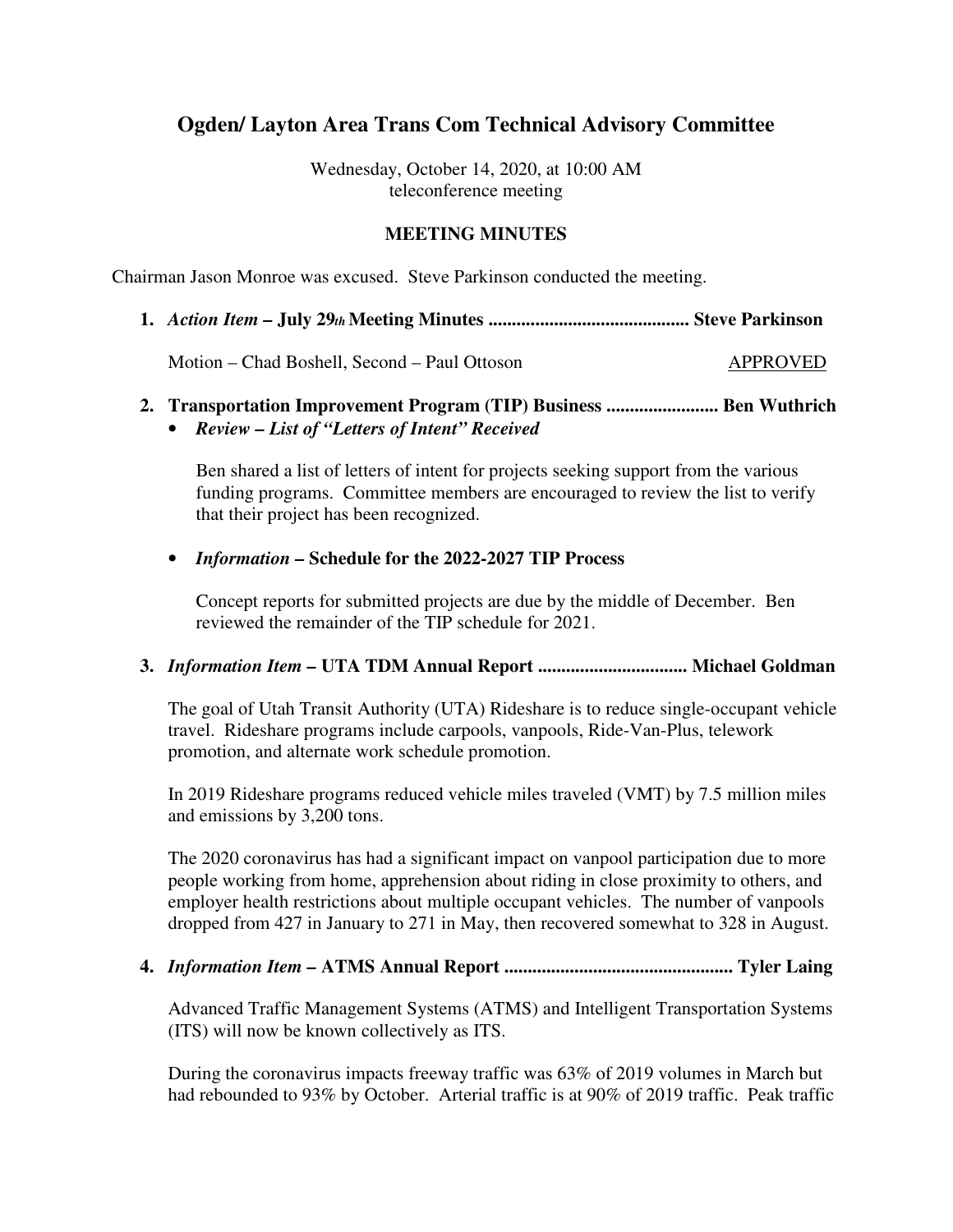at this reduced volume is nearly at free flow conditions, so ramp meters have been turned off in many locations.

Metro area fiber projects have been advanced with CMAQ funds programmed for ITS improvements.

## **5.** *City Project Report/ Information –* **Washington Terrace ........................... Jake Meibos**

Washington Terrace is restoring a 30 year old, one million gallon water tank to provide water pressure for fire protection. The project is funded largely by CDBG funds. The tank will be in service in 2021.

## **6.** *Information Item* **– Significance of ATO and Regional Data ................ Bert Granberg**

For planning purposes, WFRC measures Access to Opportunities in terms of ease of accessibility which is a combination of mobility (speed) and proximity (distance). Bert illustrated this mapping data with the Layton Midtown Crossing project. Access to key destinations such as grocery stores, shopping, and services can also be analyzed and mapped.

## **7. Proposed 2021 TAC Schedule ........................................... Ben Wuthrich**

Ben shared the proposed schedule for 2021 TAC meetings as follows: January 27 February 24 March 31 April – no meeting May 26 June – no meeting July 28 August – no meeting September – no meeting October 13 November – no meeting December – no meeting

### **8.** *Action Item –* **Vote on Vice Chair ......................................................... Steve Parkinson**

Robert Barnhill of Perry City was nominated by Paul Larsen as the next Vice-Chair. Chad Boshell seconded the nomination. The nominations were closed.

Robert Barnhill was approved by unanimous vote as the next Vice Chair.

**9. Other Business ........................................................................................ Steve Parkinson**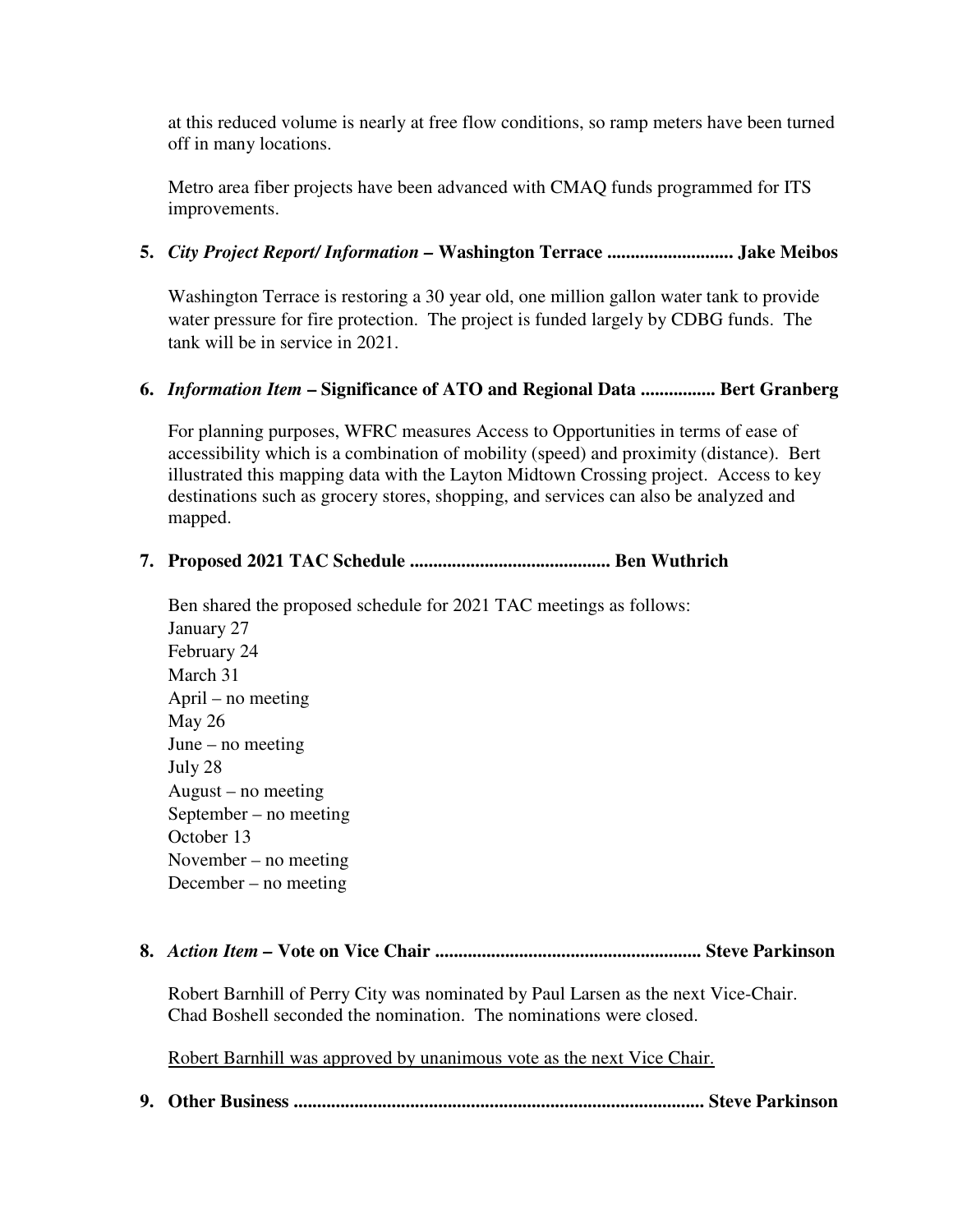Wayne Bennion informed the Committee that UDOT's request for project nominations for Transportation Investment Fund and Transit TIF funds will likely be made in coming weeks.

**Next Meeting of Trans Com TAC** – January 27, 2021 - *Refreshments – West Haven City (If we meet)*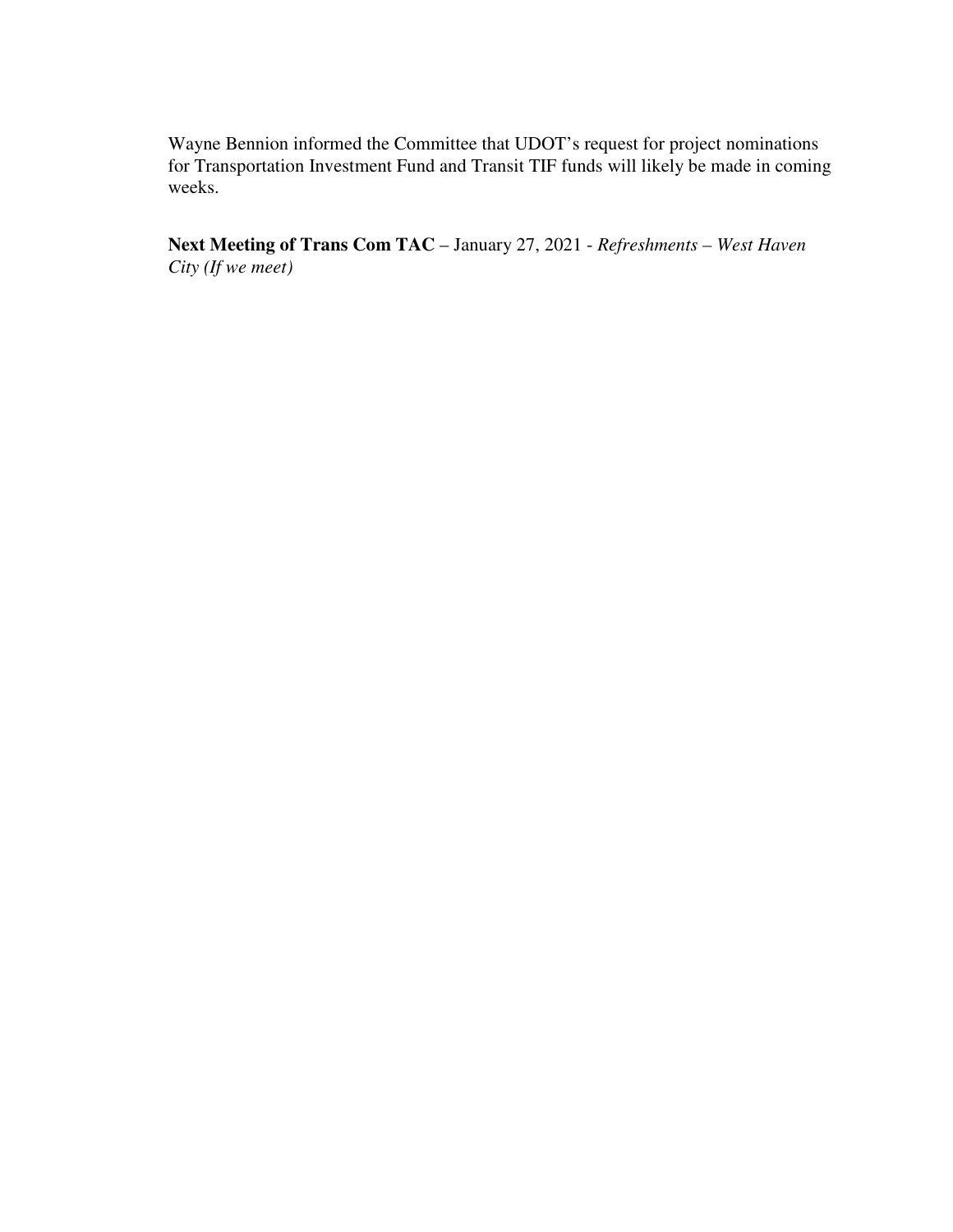# Attendance Roll

# Ogden – Layton Technical Advisory Committee

Date <u>October 14, 2020</u>

Please check your name or add it to the list below and update your contact information if needed.

| $\boldsymbol{v}$ | <b>Name</b>             | Organization              | Phone        | E-mail                         |
|------------------|-------------------------|---------------------------|--------------|--------------------------------|
|                  | Allen, Jason            | PEC                       | 801.641.3403 | iallen@pec.us.com              |
| X                | Allen, Tracy            | <b>JUB</b> (Hooper City)  | 801.547.0393 | tla@jub.com                    |
|                  | Anderson, Jon           | South Ogden City          | 801.622.2903 | jandersen@southogdencity.com   |
|                  | Anderson, Justin        | Ogden City                | 801.629.8982 | janderson@ogdencity.com        |
|                  | Anderson, Scott         | <b>Woods Cross City</b>   | 801.292.4421 | sanderson@woodscross.com       |
|                  | Anderson, Steve         | West Haven City           | 801.430.3996 | steve@westhavencity.com        |
|                  | <b>Baird, Mark</b>      | Clearfield City           | 801.525.4418 | Mark.baird@clearfieldcity.org  |
|                  | <b>Barnhill, Robert</b> | Perry                     | 435.723.6464 | Robert.barnhill@perrycity.org  |
|                  | Bean, Amy               | Layton City               | 801.336.3700 | abean@laytoncity.org           |
|                  | Belnap, Josh            | Kaysville                 | 801.497.7100 | jbelnap@kaysvillecity.com      |
| $\chi$           | Benford, George         | Parametrix                | 801.866.3191 | gbenford@parametrix.com        |
| Χ                | Bennion, Wayne          | <b>WFRC</b>               | 801.363.4250 | wbennion@wfrc.org              |
| Χ                | <b>Billings, Kip</b>    | <b>WFRC</b>               | 801.363.4250 | kbillings@wfrc.org             |
| Χ                | Bingham, Elden          | <b>UDOT</b>               | 801.870.4024 | eldenbingham@utah.gov          |
|                  | Bjerreguard, John       | <b>Roy City</b>           | 801.775.9191 | wcjcb@comcast.net              |
| Χ                | Bjornstad, Julie        | <b>WFRC</b>               |              |                                |
|                  | Bloemen, Brian          | <b>Syracuse City</b>      | 801.619.9630 | bbloemen@syracuseut.com        |
| X                | Boshell, Chad           | <b>Farmington City</b>    | 801.939.9287 | cboshell@farmington.utah.gov   |
|                  | <b>Bradley, Mark</b>    | <b>Brigham City</b>       | 435.734.6616 | mbradley@bcutah.org            |
| X                | <b>Brimley, Spencer</b> | Clearfield                |              |                                |
|                  | Bush, Kent              | Clearfield City           | 801.825.1490 | Kbush7@live.com                |
|                  | Call, Jon               | North Ogden City          | 801.675.6455 | jcall@noogden.org              |
|                  | Call, Steve             | <b>FHWA</b>               | 801.955.3513 | Steve.call@dot.gov             |
|                  | Campbell, Kevin         | Centerville City/ESI      | 801.263.1752 | kevin.campbell@esieng.com      |
| X                | Cheney, Lloyd           | <b>Bountiful City</b>     | 801.298.6125 | lcheney@bountifulutah.org      |
|                  | Chesnut, Chris          | <b>UDOT</b>               | 385.301.4045 | cchsenut@utah.gov              |
|                  | Child, Mike             | Clinton                   | 801.941.9131 | mchild@clintoncity.com         |
|                  | Christensen, Todd       | <b>Bountiful City</b>     | 801.298.6125 |                                |
| $\chi$           | Cobabe, Bill            | <b>Pleasant View City</b> | 801.827.0468 | bcobabe@pleasantviewcity.com   |
|                  | Cutler, Gordon          | <b>Uintah City</b>        | 801.476.0356 | 2940799@comcast.net            |
|                  | Davis, Boyd             | <b>West Point</b>         | 801.776.0970 | bdavis@westpointcity.org       |
|                  | Dixon, Matt             | South Ogden City          | 801.622.2702 | mdixon@southogdencity.com      |
|                  | Douglas, Shawn          | <b>Riverdale City</b>     | 801.394.5541 | sdouglas@riverdale.state.ut.us |
| X                | Edwards, Brandon        | Roy City                  | 801.940.1653 | bedwards@royutah.org           |
|                  | Favero, Adam            | Clearfield City           | 801.525.4413 | afavero@clearfieldcity.org     |
|                  | Felix, Braden           | Clearfield City           | 801.525.4401 |                                |
| X                | Felix, Elizabeth        | Layton City               | 801.336.3700 | eFelix@laytoncity.org          |
|                  |                         |                           | 801.391.3001 |                                |
|                  | Fowers, Dale            | <b>Hooper City</b>        |              | dfowers@hoopercity.com         |
| $\chi$           | Gardner, Lorin          | N. Ogden                  | 801.940.4317 | lgarner@nogden.org             |
| Χ                | Gillies, Daniel         | Ogden City                | 801-629-8991 | danielgillies@ci.ogden.ut.us   |
| Χ                | Goldman, Michael        | UTA                       | 801.287.2065 | mgoldman@rideuta.com           |
|                  | Gooch, Cindy            | <b>JUB Engineers</b>      | 801.643.1761 | cqooch@jub.com                 |
| Χ                | Granberg, Bert          | <b>WFRC</b>               |              |                                |
|                  | Green, Brandon          | <b>Fruit Heights City</b> | 801.546.0861 | bgreen@fruitheightscity.com    |
|                  | Hancock, Jared          | <b>Hooper City</b>        | 801.732.1064 | hoopercity@gmail.com           |